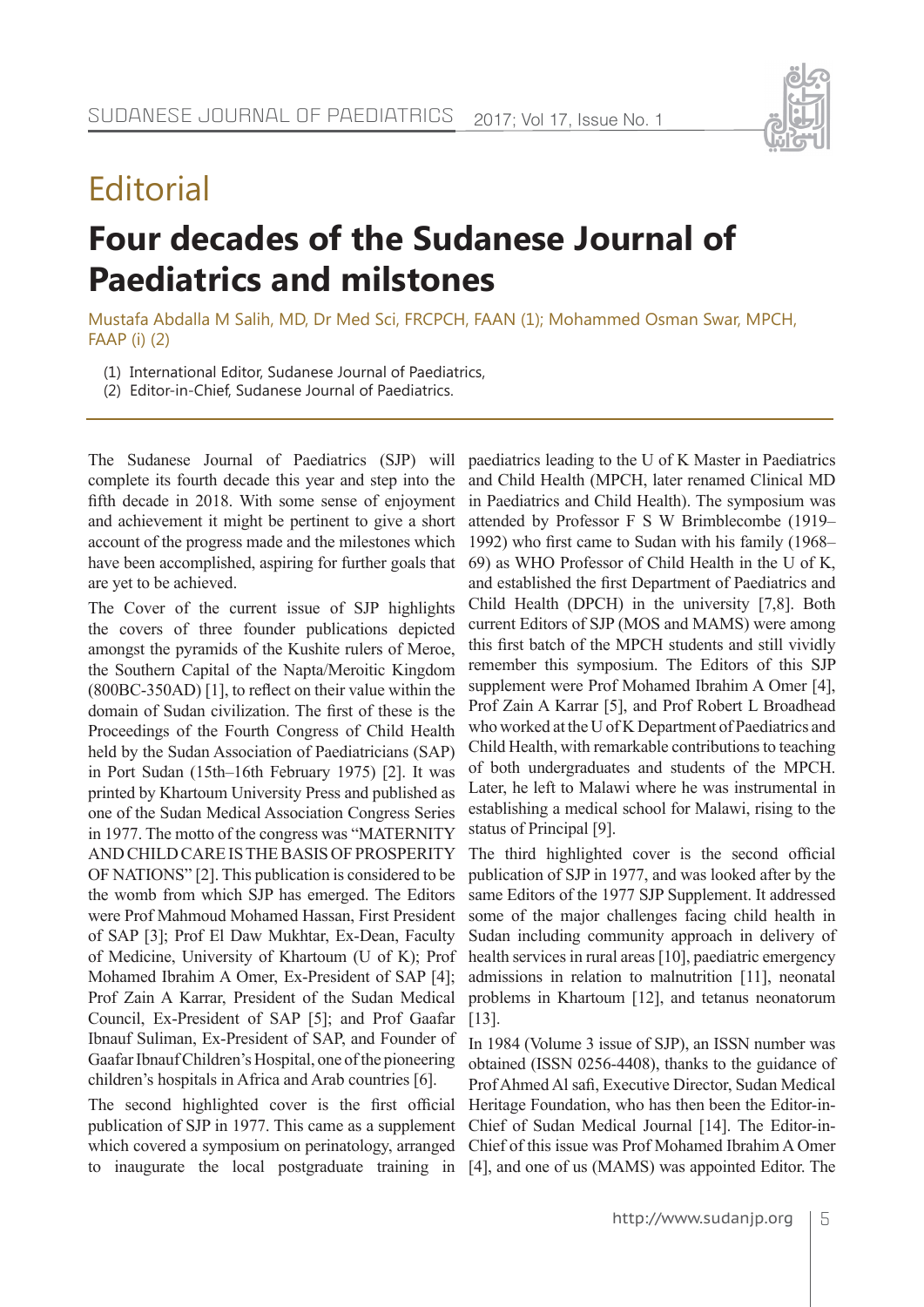### SUDANESE JOURNAL OF PAEDIATRICS 2017; Vol 17, Issue No. 1

Editor (MAMS) has been involved in a joint research project on childhood bacterial meningitis [15] as part of a link program between the U of K and Uppsala University [16], supported by the Swedish Commission for Technical Co-operation and the Medical Research Council. During one of his visits to Uppsala he compiled this issue, thanks to the typesetting of Iva Kulhanek and the support of Professor Yngve Hofvander, Head of the International Child Health Unit, Department of Pediatrics at Uppsala University. This issue was printed by Khartoum University Press and an Arabic script of the "*Sudanese Journal of Paediatrics*" was added

to the Cover to reflect the main language and culture following the migratory waves from the Arabian Peninsula to Sudan in the 12th century. The script was designed at the College of Fine and Applied Arts, Sudan University of Science and Technology (SUST), by Taha El Atta, PhD [17], and the art work for the same issue was performed by Professor Abdo Osman [18]. Since the available typesetting technology at that time did not allow for *italic* words (Figure 1), these had to be typed first on a sticker paper, cut by a scalpel and mounted in the appropriate places by the Editor (MAMS).

|                               | drop of CSF (preferably using the supernatant after<br>centrifugation for 10 minutes) to be added to one drop of<br>each of latex suspensions and the reaction (aggluti-<br>nation) is read after 2 minutes. Its 4 reagents can<br>detect N meningitidis group A and C, H influenzae type b<br>and S pneumoniae (83 serotypes). Comparing it to the<br>conventional bacterial cultures and other immunologic<br>techniques in 718 cases of purulent meningitis, Denis et<br>al <sup>24</sup> found it to have the same sensitivity as positive<br>direct examination of CSF (82% and 80.4%, respectively) |  |
|-------------------------------|-----------------------------------------------------------------------------------------------------------------------------------------------------------------------------------------------------------------------------------------------------------------------------------------------------------------------------------------------------------------------------------------------------------------------------------------------------------------------------------------------------------------------------------------------------------------------------------------------------------|--|
| <b>Federation Proceedings</b> |                                                                                                                                                                                                                                                                                                                                                                                                                                                                                                                                                                                                           |  |
| T. Vaginalis                  |                                                                                                                                                                                                                                                                                                                                                                                                                                                                                                                                                                                                           |  |

**Figure 1 - The available typesetting technology in 1984 did not allow for** *italic* **words, and these had to be typed first on a sticker paper (below), cut by a scalpel and mounted in the appropriate places (above, reproduced from (Reference [15]) by the Editor of** *Sudanese Journal of Paediatrics.*

Committee to discuss and suggest improvements using a Roneo machine (Figure 2).in the layout of SJP. The resulting documents were

Meetings were regularly arranged by SAP Executive reproduced for distribution by stencil duplication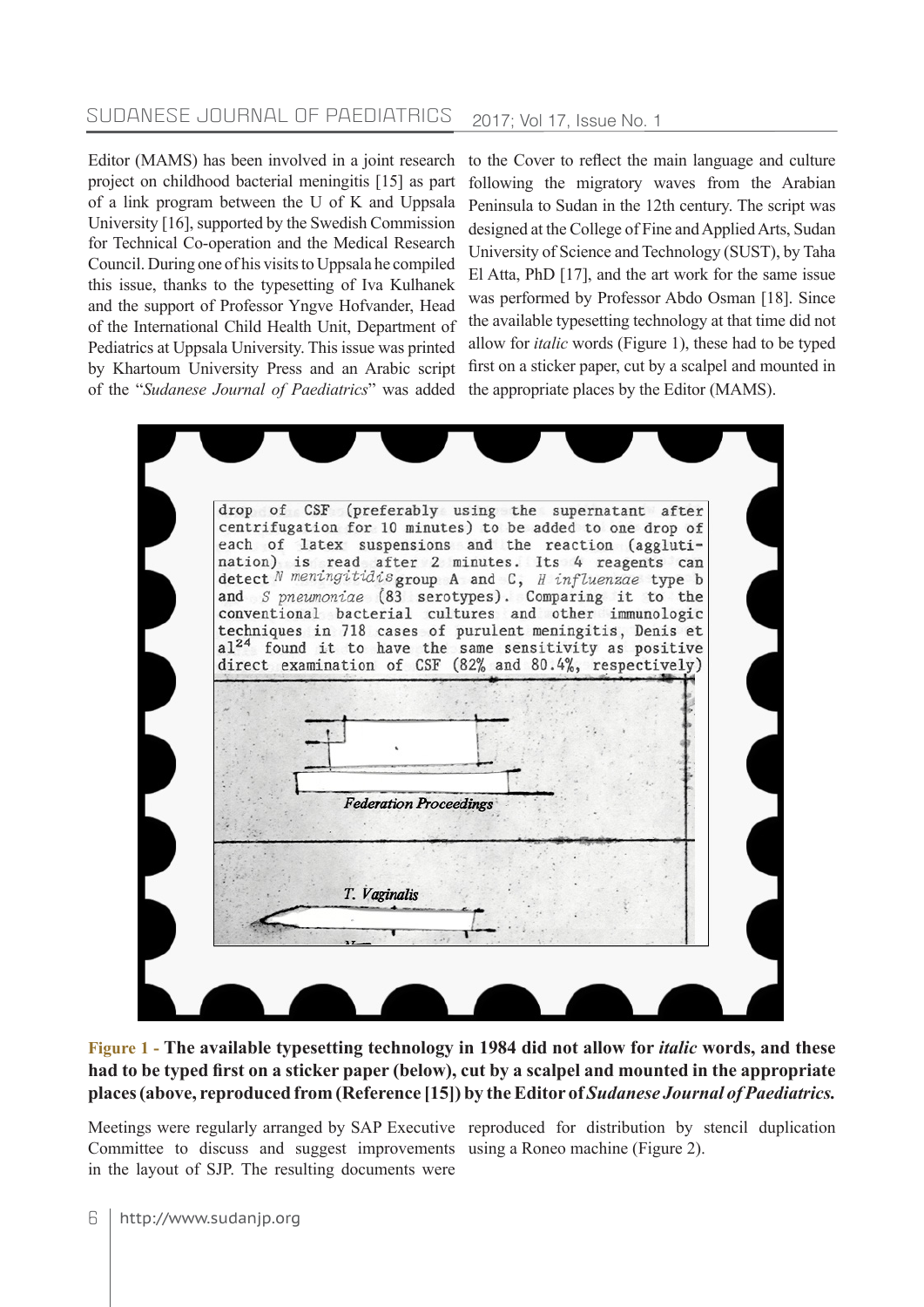### SUDANESE JOURNAL OF PAEDIATRICS 2017; Vol 17, Issue No. 1





#### **Figure 2 – One of the meeting documents (reproduced for distribution by stencil duplication using a Roneo machine) of Sudan Association of Padiatricians (SAP) Executive Committee to discuss and suggest improvements in the layout of** *Sudanese Journal of Paediatrics***.**

The following era of SJP was admirably looked with his daughter Dr Nazik Al-Malaika, who is a after by Prof Ali Babiker Habour, Ex-Dean, Faculty of Medicine, University of Gezira (U of G) [19], who became Editor and facilitated printing SJP by the University of Gezira Printing and Publishing House, Wad Medani. The Editorial Board included two Assistant Editors for the first time. One of them (Prof Haydar El Hadi Babikir, Consultant Pediatrician/Pediatric Neurologist and Dean, Faculty of Medicine, U of G) designed the cover of an SJP issue (Volume 9, 2009) [20] together

graduate of the Faculty of Medicine, U of G.

In 2010 one of us (MAMS) was invited by Prof Mohamed Ahmed Abdullah, President of SAP to become the International Editor of SJP. Thanks to the dedicated support of SAP President, SJP witnessed the cyber era in 2011 through its website: http://www. sudanjp.org/ [21]. Dr Satti Abdulrahim Satti (current President of SAP and Dean Faculty of Medicine, AlMughtaribeen University, Khartoum State, Sudan)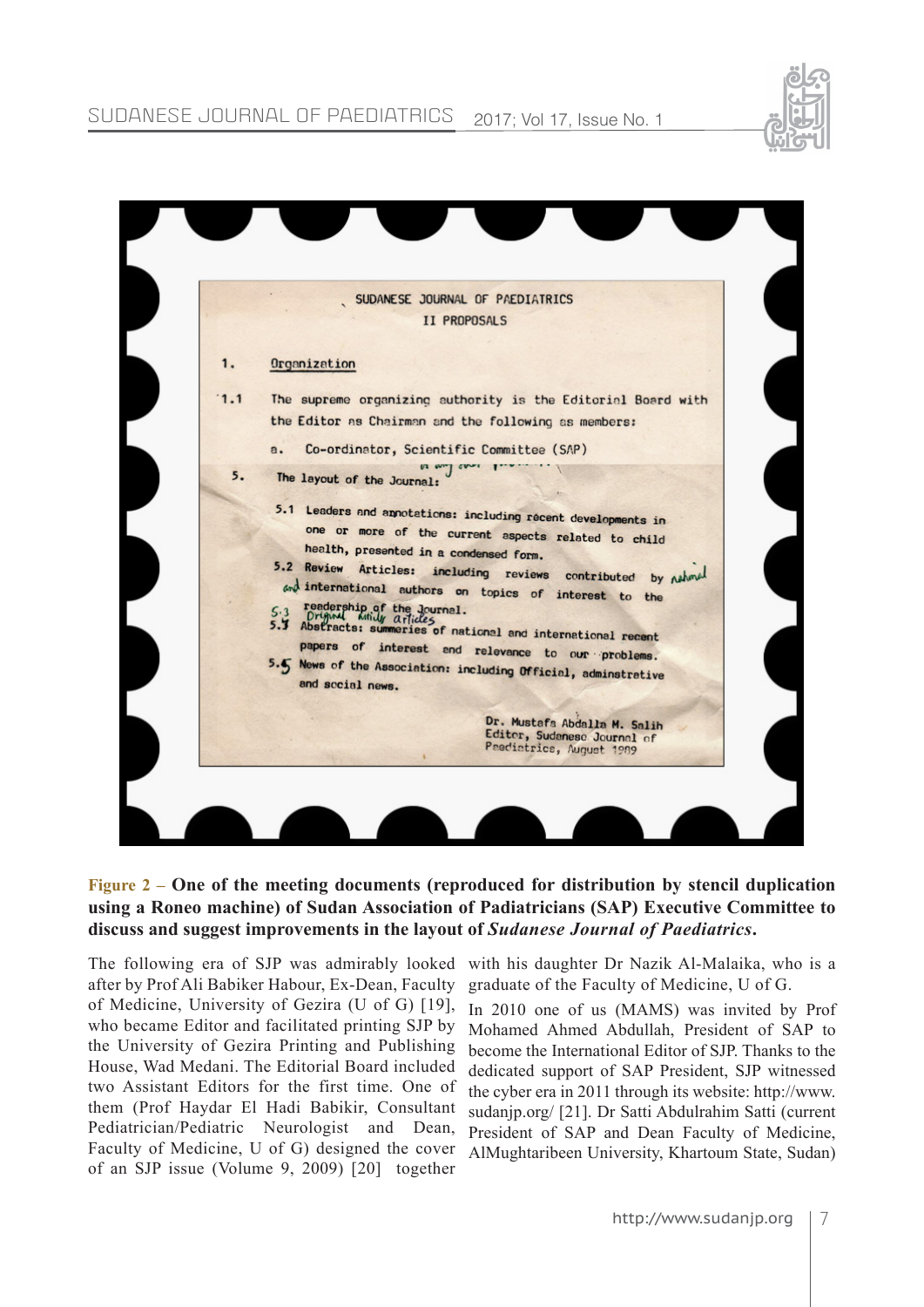#### SUDANESE JOURNAL OF PAEDIATRICS 2017; Vol 17, Issue No. 1

joined as Editorial Office Director, and later on as Editor until 2013. Adnan Mahmood Usmani became Coordinating Editor of SJP with commendable impact [22]. The cover of SJP was modified to capture the old civilizations of Sudan and included the Meroitic script, the indigenous alphabet consisting of 23 letters, which has been developed in the Naptan Period at about 700-300BC and was used to write the Meroitic language of the Kingdom of Meroë in Sudan [23]. In 2012 one of us (MOS) joined as Editor of SJP, and became Editor-in-Chief in 2014. Also in 2012, two Assistant International Editors (Prof Sarar Hamza Mohamed and Dr Amir M I Babiker) joined the Editorial Board with significant impact on the editing and production of SJP. Credit for the valuable contribution in scanning, typesetting and graphical

designing of the journal goes to Mr Sayed Shalabi, Ms Fareeha Jabeen, Mr Vir Salvador and Ms Loida M Sese [24].

Another horizon and breakthrough for SJP was in the year 2016 which witnessed the acceptance for inclusion by PubMed Central (PMC), sponsored by the US National Institutes of Health (NIH) [25]. Articles archived in PMC are indexed in PubMed, with more than 22 million biomedical literature citations in its database. This indexing of SJP in PubMed confirmed its prestige in providing an international platform for pediatrics and child health, but meant sustained efforts to publish biomedical research of high caliber that will shine worldwide [26]. Credit for this will go to the authors, reviewers and members of the Editorial Board of *Sudanese Journal of Paediatrics*.

## **REFERENCES**

- 1. Meroe. Available at: http://en.wikipedia.org/wiki/Meroe Accessed April 26, 2017.
- 2. Hassan MM. Child health, an index of social and mental conditions in the community. Proceedings of the Fourth Congress of Child Health, Khartoum University Press, 1977: 14–19. Available at: http://www.sudanjp.org/ uploads/9/2/7/0/9270568/page\_14\_child\_health\_an\_index\_of\_social\_and\_mental\_condition\_in\_the\_community.pdf Accessed April 26, 2017.
- 3. Abdullah MA. Pioneers of Paediatrics in Sudan: Professor Mahmoud Mohamed Hassan. Sudan J Paediatr 2011;  $11(1):70-71.$
- 4. Salih MAM, Satti SA. Editorial: Commitment to the wellbeing of children worldwide. Sudan J Paediatr 2011; 11(2): 4–5.
- 5. Karrar ZA. Paediatrics Training and Practice in Sudan: The Making of a Paediatrician. Sudan J Paediatr 2010; 10:7–9.
- 6. Swar MO. Building Gaafar Ibnauf Children's Hospital: Unprecedented story. Sudan J Paediatr 2015; 15(2):100–108.
- 7. INDEPENDENT. Obituary: Professor F. S. W. Brimblecombe. Available at: http://www.independent.co.uk/news/ people/obituary-professor-f-s-w-brimblecombe-1476630.html Accessed April 26, 2017.
- 8. Brimblecombce FSW. Drugs Affecting the Fetus and Newborn Infant. Sudan J Paediatr (Supplement) 1977;  $1(1):9-18.$
- 9. Broadhead RL, Muula AS. Creating a medical school for Malawi: problems and achievements. BMJ (Clinical research ed.). 2002; 325(7360):384–7.
- 10. Shazali H, Ahmed AM, Karib A. An experiment in community approach in delivery of health services in rural areas. Sudan J Paediatr 1977(2):10–18.
- 11. Omer MIA, Karrar ZA. The pattern of paediatric emergency admissions in one unit in Khartoum. Sudan J Paediatr 1977(2):19–30.
- 12. Omer MIA. Neonatal problems in Khartoum. Sudan J Paediatr 1977; 1(2):1–9.
- 13. Broadhead RL, Shibley TM. Tetanus Neonatorum: A Review of Management. Sudan J Paediatr 1977; 1(2):31–35.
- 14. Satti MH, Satti GMH. Book Review. Sudan J Paediatr 2012; 12(1):115-122.
- 15. Salih MAM. Laboratory diagnosis of meningitis: An overview in relation to the Sudan. Sudan J Paediatr 1984; 3:  $10-19$ .
- 16. Uppsala University. Available at: https://en.wikipedia.org/wiki/Uppsala\_University. Accessed on April 27, 2017.